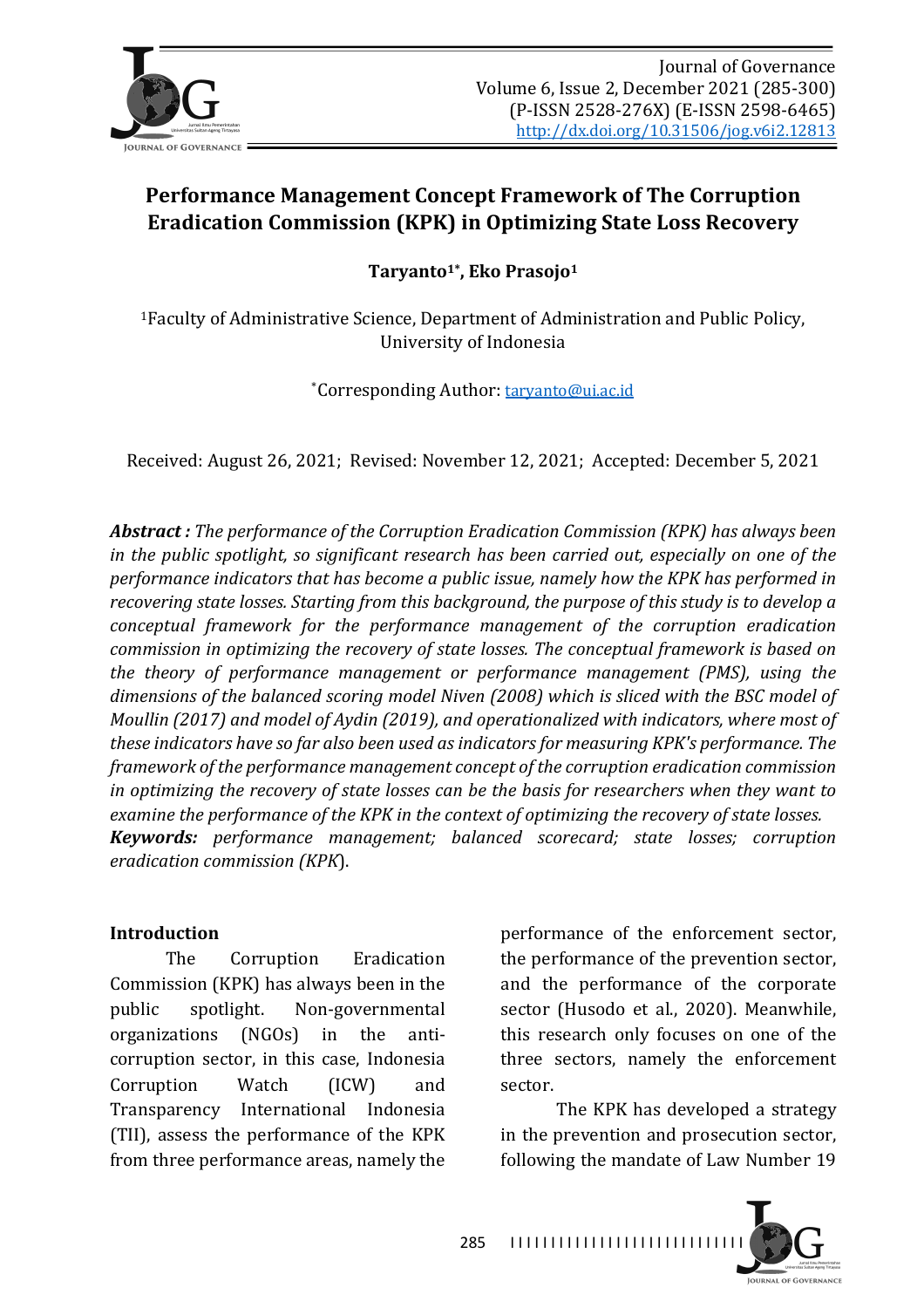of 2019 concerning the Second Amendment to Law Number 30 of 2002 concerning the Corruption Eradication Commission, into the Strategic Plan and General Policy Directions. ICW and TII found four dimensions of severe problems in the sub-sector of preventing and prosecuting corruption as an evaluation of the implementation of the KPK's strategy in eradicating corruption. These four dimensions of the problem are considered to have significantly contributed to the Corruption Perception Index and are influential components related to the revision of the KPK Law in 2020. The four components are: (i) Coordination and supervision with APH and local governments, (ii) Prevention of state financial losses; (iii) Prevention of corruption in strategic sectors; and  $(iv)$ National strategy for preventing corruption.

This study focuses more on the subcomponent of preventing state financial losses. The 2015-2019 KPK leadership managed to prevent state financial losses of Rp 63.9 trillion regarding state losses. This figure comes from money and goods gratification, optimization of PAD, and return of regional assets, as well as controlling potential assets. In this case, the Regional Government (Pemda) gets a large portion of the corruption prevention program. However, according to the results of the ICW and TII evaluations, the implementation of this program is still minimal, it can be seen from the low level of achievement of the National Korsupgah Renaksi (Prevention Supervision Coordination) which on average only reached 66.5% in eight intervention areas in 542 local government entities, as shown in Table 1.

286 I I I I I I I I I I I I I I I I I I I I I I I I I I I I I I **TRNAL OF GOVERNANCE** 

| N                  | Interventi          | <b>Achieveme</b> |
|--------------------|---------------------|------------------|
| No                 | on Area             | nts $(\%)$       |
| 1.                 | <b>APBD</b>         | 74%              |
|                    | planning            |                  |
|                    | and                 |                  |
|                    | budgeting           |                  |
| 2.                 | Procureme           | 60%              |
|                    | nt of goods         |                  |
|                    | and                 |                  |
|                    | services            |                  |
| 3.                 | One-stop            | 74%              |
|                    | integrated          |                  |
|                    | service             |                  |
| 4.                 | <b>APIP</b>         | 54%              |
|                    | (Governme           |                  |
|                    | nt Internal         |                  |
|                    | Supervisor          |                  |
|                    | y                   |                  |
|                    | Apparatus)          |                  |
|                    | Capabilities        |                  |
| 5.                 | Civil               | 68%              |
|                    | Servant             |                  |
|                    | Manageme            |                  |
|                    | nt                  |                  |
| 6.                 | Optimizati          | 74%              |
|                    | of<br>on            |                  |
|                    | regional            |                  |
|                    | income              |                  |
| 7.                 | Regional            | 69%              |
|                    | asset               |                  |
|                    | manageme            |                  |
|                    | nt                  |                  |
| 8.                 | Village             | 59%              |
|                    | governance          | 66,5%            |
|                    | Average achievement |                  |
| the<br>in          | eight               |                  |
| intervention areas |                     |                  |

**Table 1. Achievements of the National Korsupgah Action Plan (as of 22 March**) **2020)**

Source: ICW and TII (2020)

According to the 2019 ICW and TII reports, the mentoring program for improving local government asset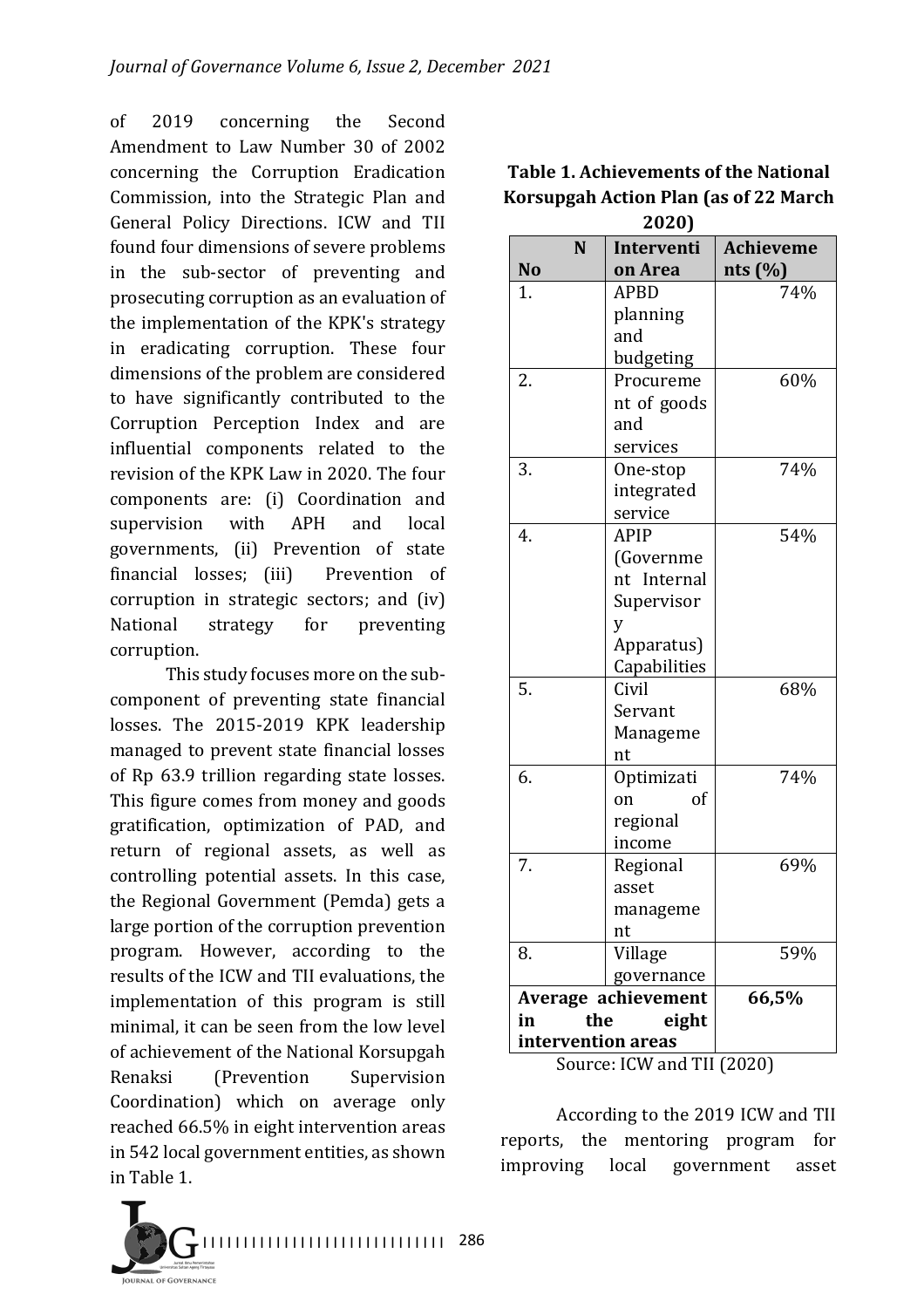management has not been maximized. It can be seen from the achievement of the Korsupgah program, which is only  $65.5\%$ . The KPK is considered not to have maximized its asset rescue debottlenecking functions by implementing practical assistance. The KPK seems to provide more recommendations than actual action. Research by Transparency International Indonesia on the Indonesian Corruption Perception Index in 12 cities found that many local governments have not yet mapped PAD management, especially local taxes. In addition, it is also proven that the provincial government has not mapped the potential risks of corruption (Husodo et al., 2020).

In the field of prosecution, the recovery of state finances resulting from court decisions is Rp. 1.7 trillion. According to ICW and TII's review, the KPK has not been optimal in the process of recovering state financial losses. The return of state financial losses (asset recovery) sourced from the income from the auction of confiscated goods and confiscations from corruption and money laundering (TPPU) is huge. Based on asset recovery data from 2016 to 2020, it was found that the trend tends to decrease.

#### **Figure 1. KPK Asset Recovery Achievements in 2016 - 2019**



### Source: LAKIP KPK, 2019

Looking at the data more deeply, it was found that there was a low comparison of the value of the looted goods from the KPK and the auction results for the last 5 (five) vears.

| Year | Inventory<br>Value<br>Loot (Rp) | <b>Loot</b> Auction<br>Revenue (Rp) | Perce<br>ntage |
|------|---------------------------------|-------------------------------------|----------------|
| 2015 | 305.897.406.07<br>6             | 14.425.100                          | 0,01%          |
| 2016 | 446.097.746.57<br>3             | 4.036.879.000                       | 0,09%          |
| 2017 | 838.875.963.19<br>5             | 82.113.589.89<br>3                  | 9,79%          |
| 2018 | 1.095.260.692.2<br>18           | 45.790.352.86<br>4                  | 4,18%          |
| 2019 | 1.217.818.679.7<br>87           | 7.582.695.688                       | 0,62%          |

## Table 2. Table of Comparison of Looted **Goods Value and Auction Results**

## Source: LHP LK Audited KPK for the relevant year

The description above shows the phenomenon of prevention and prosecution of criminal acts of corruption, which are related to the confiscation of state-owned assets (asset confiscation) and the recovery/return of state-owned assets that are already in the hands of third parties or asset recovery by the KPK. Concerning this asset recovery, the scope of the KPK's duties is uncertain. Following the definition and scope of the KPK's duties, the KPK is defined as a state institution within the executive power clump that carries out the task of eradicating corruption by the law. It's stated in Article 1 point (3) of Law Number 19 of 2019 concerning the Second 

JOURNAL OF GOVERNANCE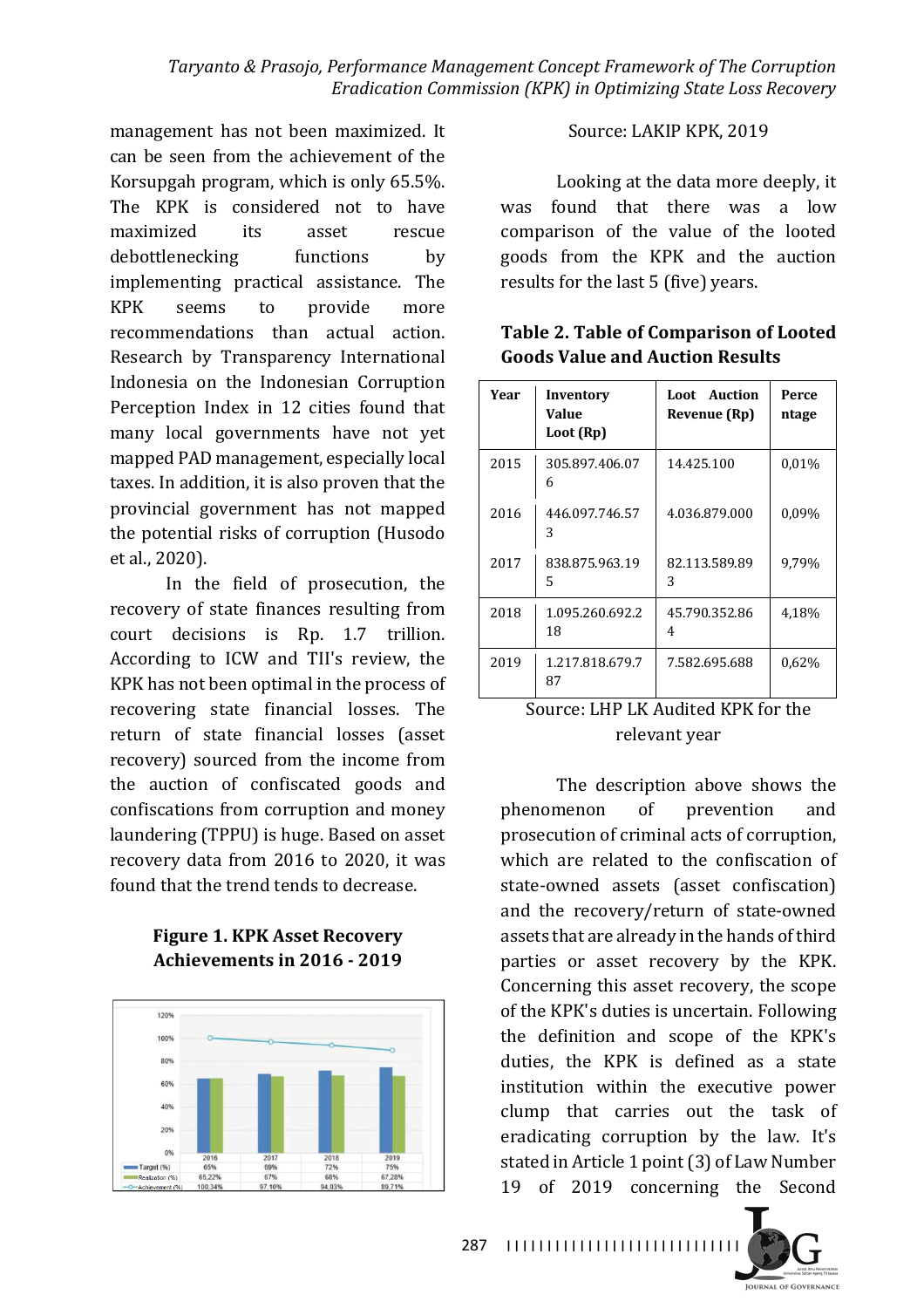Amendment to Law Number 30 of 2002 concerning the Corruption Eradication Commission. The duties of the KPK, as presented in Article 6 of Law no. 19/2019 is to take: (a) preventive measures so that corruption does not occur; (b) coordination with the agency authorized to eradicate corruption and the agency tasked with carrying out public services; (c) monitor the implementation of state government; (d) supervision of agencies authorized to carry out eradication of criminal acts of corruption; (e) investigation and;  $(f)$  actions to carry out judges' decisions and court decisions that have permanent legal force, there are two keywords, namely "prevention" and "eradication" which have different consequences related to asset recovery.

In saving the state money, prevention means having a larger scope because it represents how to prevent 100% of state money from being corrupted by third parties. In this context, the KPK's achievements can be measured by the percentage of state money prevented from being corrupted. On the other hand, the failure of KPK can be measured by the percentage of state money that was corrupted. Meanwhile, if asset recovery means saving state money that a third party has corrupted, the scope is smaller or limited. This is because the measure of success in the Corruption Eradication Commission is the percentage of the country that has been successfully retrieved (rescued), corrupted by third parties. The nominal amount of state money that a third party has corrupted is the nominal amount of state money based on a case that has permanent legal force (inkracht van gewijsde)

This study does not discuss the scope of asset recovery or evaluate the success/failure of the KPK in implementing asset recovery. Still, it focuses more on how KPK's performance management is implemented in recovering state losses and what factors can optimize the implementation of KPK's performance management in recovering state losses.

In implementing performance management, the KPK has adopted the Balance Score Card (BSC) concept since 2010, which is regulated in Commission Regulation No. 07 of 2010 concerning the Strategic Plan of the Corruption Eradication Commission for 2010 – 2014. The Commission regulation explicitly states on page 18 (eighteen) that The KPK Strategy Map is described by the Balance Score Card method. Initially, the BSC concept was applied at the institutional level (KPK Wide) and then passed down (cascade) to Echelon I officials, namely the Deputy and Secretary-General. In the same year, the BSC was handed down to Echelon II officials, namely Directors and Bureau Heads. Derivatives from Echelon II officials then become BSC at the Head of Task Unit/Head of Group Head or Team Head in each directorate or bureau.

To ensure that the BSC implementation process in each unit runs with the same standard, the KPK assigns the Planning and Finance Bureau to coordinate the implementation between work units. The method of adapting the BSC to the KPK is running relatively fast, although it is felt that there are still obstacles in the alignment between work units across the deputies. In 2019, a Leadership Strategic Working Group (KKSP) was formed to overcome these

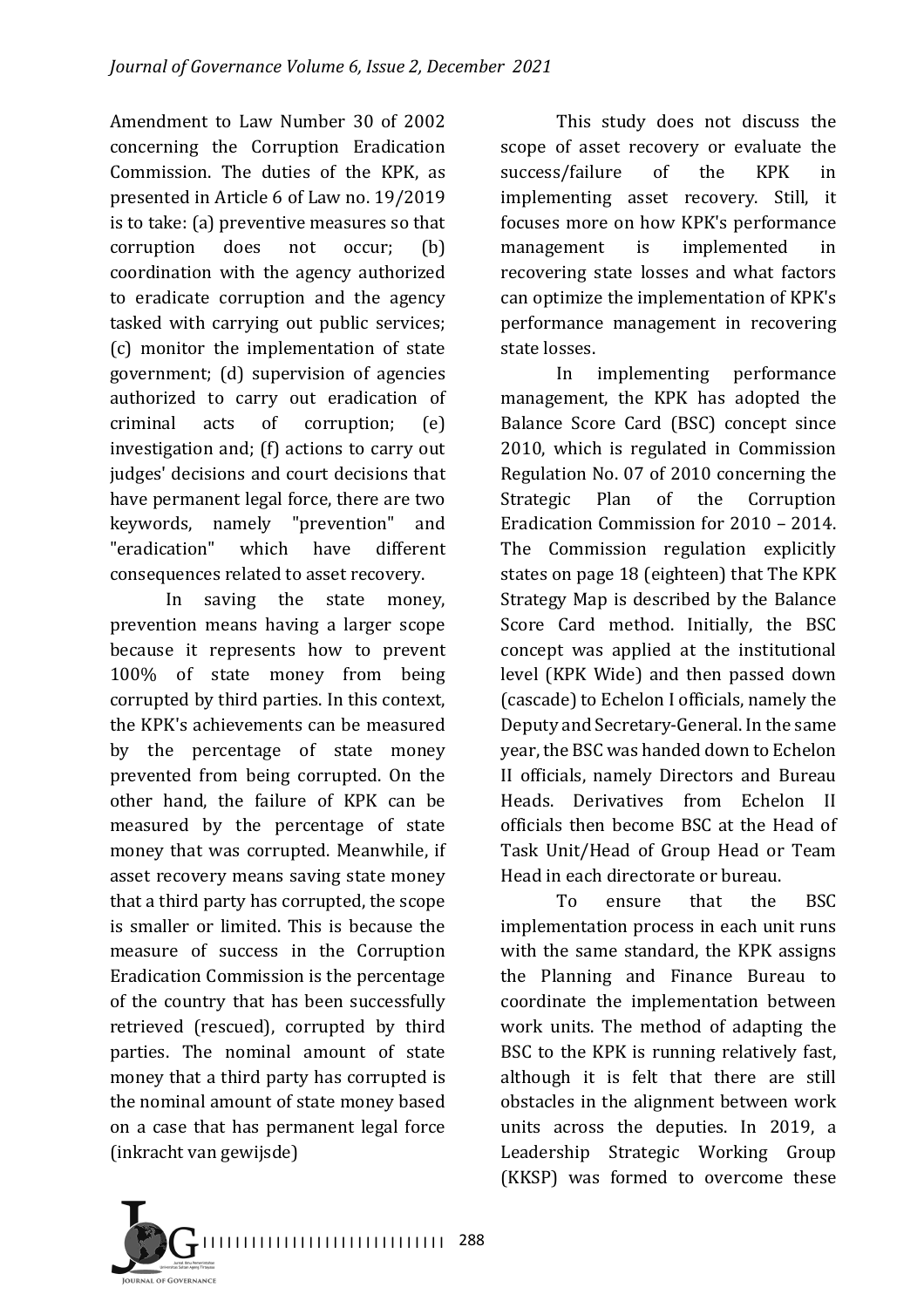obstacles, which is directly responsible to the leadership. This unit is tasked with coordinating more intensely between deputies to achieve harmony in achieving institutional goals. In 2020, after implementing Law number 19 of 2019, through the stipulation of the Corruption Eradication Commission Regulation Number 7 of 2020, KKSP was transformed into the Central Bureau of Strategic Planning. With the strengthening of this institutional structure, it is hoped that the implementation of performance management at the KPK can run more systematically, effectively, and efficiently to achieve the KPK's vision, namely, together with the nation's elements to eradicate corruption.

Although the cascading process has been carried out thoroughly to the individual level and intensively guided by the relevant units, the achievements in recovering state losses are felt to be not optimal. Therefore, theoretically, the problem of recovering state losses will be analyzed using general policy theory, specifically, balanced scorecard (BSC) performance management theory and asset recovery theory. The BSC theory in this study is not the BSC from Kaplan and Norton, which is intended for business organizations. But the BSC, which adapts the Paul R. Niven (2008) version, which is more intended for public organizations and non-profit sector organizations, is integrated with the BSC model of Moullin  $(2017)$  and model Aydin  $(2019)$ .

Several previous studies examine the theme of asset recovery. Some studies describe asset recovery (such as research (Esoimeme, 2020), describe international regulations regarding asset recovery (such as research (Busol, 2020); (Wang, 2020);

(Pavlidis, 2017), describes national regulations related to asset recovery (Tromme, 2019a); (Wahyudi, 2019); (Sujono et al., 2017); (Sujono et al., 2017), reformasi kebijakan mengenai pemulihan aset seperti penelitian (Oisa'i, 2020), policy reforms regarding asset recovery such as research (Qisa'i, 2020), strategies to increase the effectiveness, speed, and transparency of Asset Recovery Centers (PPA) ((Suud, 2020); (Trinchera, 2020). Then there is research linking asset recovery with human rights ((Allena,  $2019$ ; (Supardi,  $2018$ )), analysis of forms, problems, and optimization of recovery from corruption ((Mansyah, 2018); (Huyen & Giao, 2018); (Danil & Kurniawan, 2017); (Usman, 2016)).

Based on these previous studies, it appears that research similar to this research is research (Danil & Kurniawan, 2017; Huyen & Giao, 2018; Mansyah,  $2018$ ; Usman,  $2016$ ). The research gap from these studies is that none of these previous studies discussed asset recovery using the BSC model (Niven, 2008). In addition, the previous studies examined the problem of recovering the country's assets from a macro perspective and not from a micro (organizational) perspective. Therefore, state of the art (SOTA) and at the same time the novelty of this research (novelty research) is a study of the micro strategy (KPK organization) in optimizing the recovery of state losses using the BSC model(Niven, 2008).

Based on this background, the problem of asset recovery from corruption can be identified as follows:

1. The authority to recover assets by KPK is still limited to the stage after there is a permanent court decision. It becomes an obstacle for the KPK to confiscate

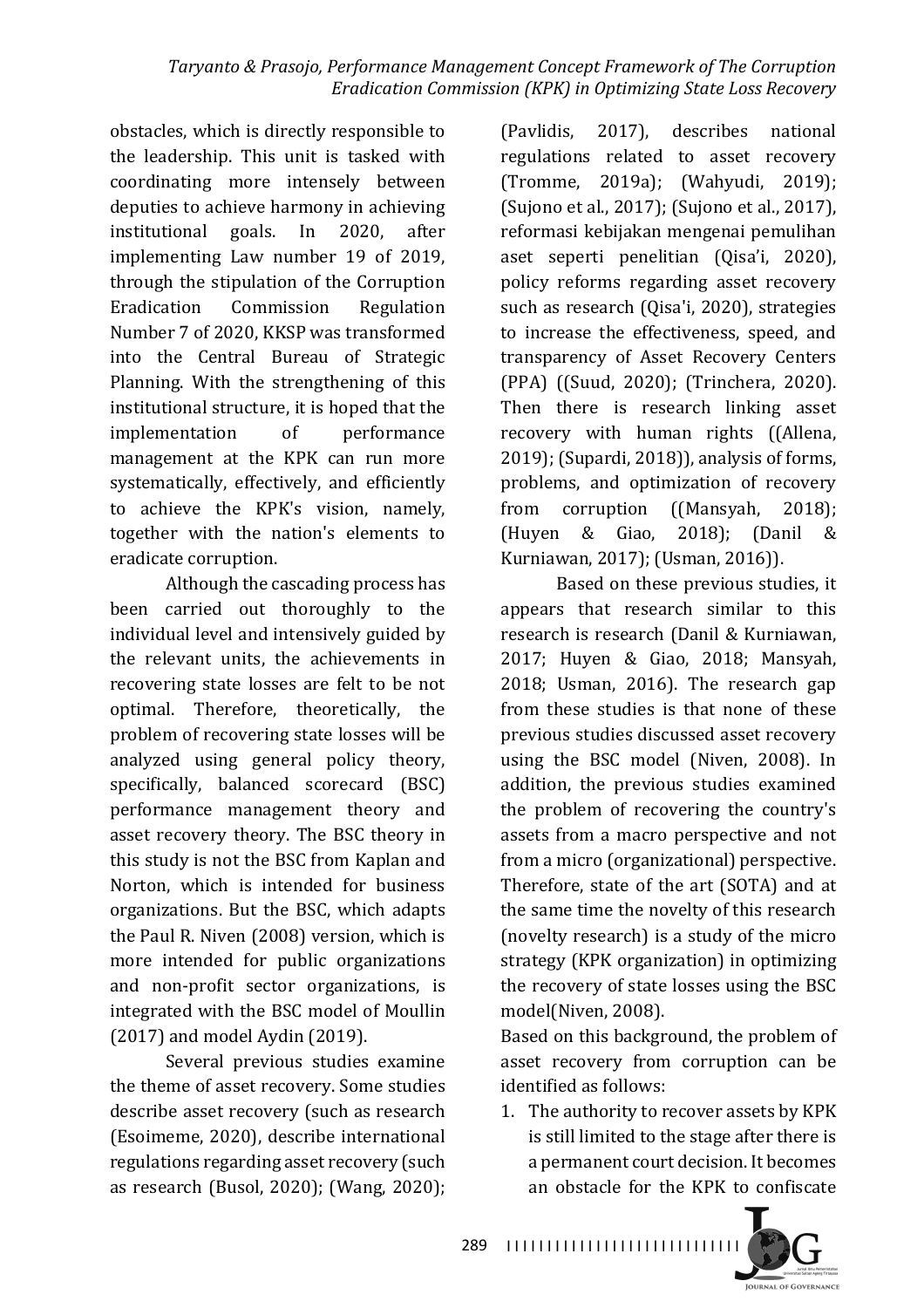assets earlier, such as at the investigation stage or even for goods deposited at the investigation stage.

- 2. The success of the KPK in recovering corrupted state losses is still not maximized.
- 3. Many obstacles faced by the KPK in saving state money that can be corrupted are spread across ministries and institutions  $(K/L)$  and provincial and district/city governments.
- 4. The various strategies of the KPK in particular, and the government in general in recovering the losses of the corrupted state, often do not produce maximum results.
- 5. Coordination between the KPK and ministries and institutions, and local governments in the context of preventing state money from being corrupted is still relatively weak.
- 6. There is no known public perception of the performance of the KPK specifically regarding the recovery of state losses.

Referring to identifying the problems above, this study does not discuss the scope of asset recovery. Instead, it analyzes performance management problems in optimizing the recovery of corrupted state losses and the factors that support optimization efforts to maximize the recovery of these losses. KPK's performance management limitation related to this research is the 2015 - 2019 KPK Strategic Plan. This research focuses on aspects of prosecution in the framework of Law Number 30 of 2002 concerning the Corruption Eradication Commission.

The formulation of this problem in this research is: What is the conceptual framework for the performance management of the corruption eradication



This literature review was conducted on relevant previous studies. In connection with this research, at least 17 previous studies were published in international journals that examined the same theme, regarding asset recovery. The year of publication of the previous research was 2016-2020. Table 1 presents the systematic mapping studies (SMP) of the 18 previous journals. The SMP is viewed from the research approach, predictors of asset recovery, public perception of asset recovery, strategies to maximize asset recovery, and data analysis techniques.

Based on the data in Table 1.3, it appears that when viewed from the year of publication, there are six journals  $(35.29%)$  with the publication year of 2020, namely the research of Esoimeme (2020), Busol (2020), Qisai (2020), Suud  $(2020)$ , Trincherra  $(2020)$ , and Wang  $(2020)$ . There are three journals  $(17.64%)$ with the year published 2019, namely Aliena (2019), Tomme (2019), and Wahyudi et al (2019) research. There are three journals  $(17.64%)$  with the year published 2018, namely the research of Supardi  $(2018)$ , Huyen et al  $(2018)$ , and Mansyah (2018). Then there are four journals (23.52%) with the year published in 2017, namely Sujono, Sulistyono, & Hartiwiningsih (2017), Sujono, Sulistyono, Hartiwiningsih, & Handayanai (2017), Pavlidis (2017), Daniel & Kurniawan  $(2017)$ . Only one journal  $(5.88%)$  with the year published 2016, namely Usman et al (2016).

Based on the approach used, the 17 studies used a qualitative descriptive

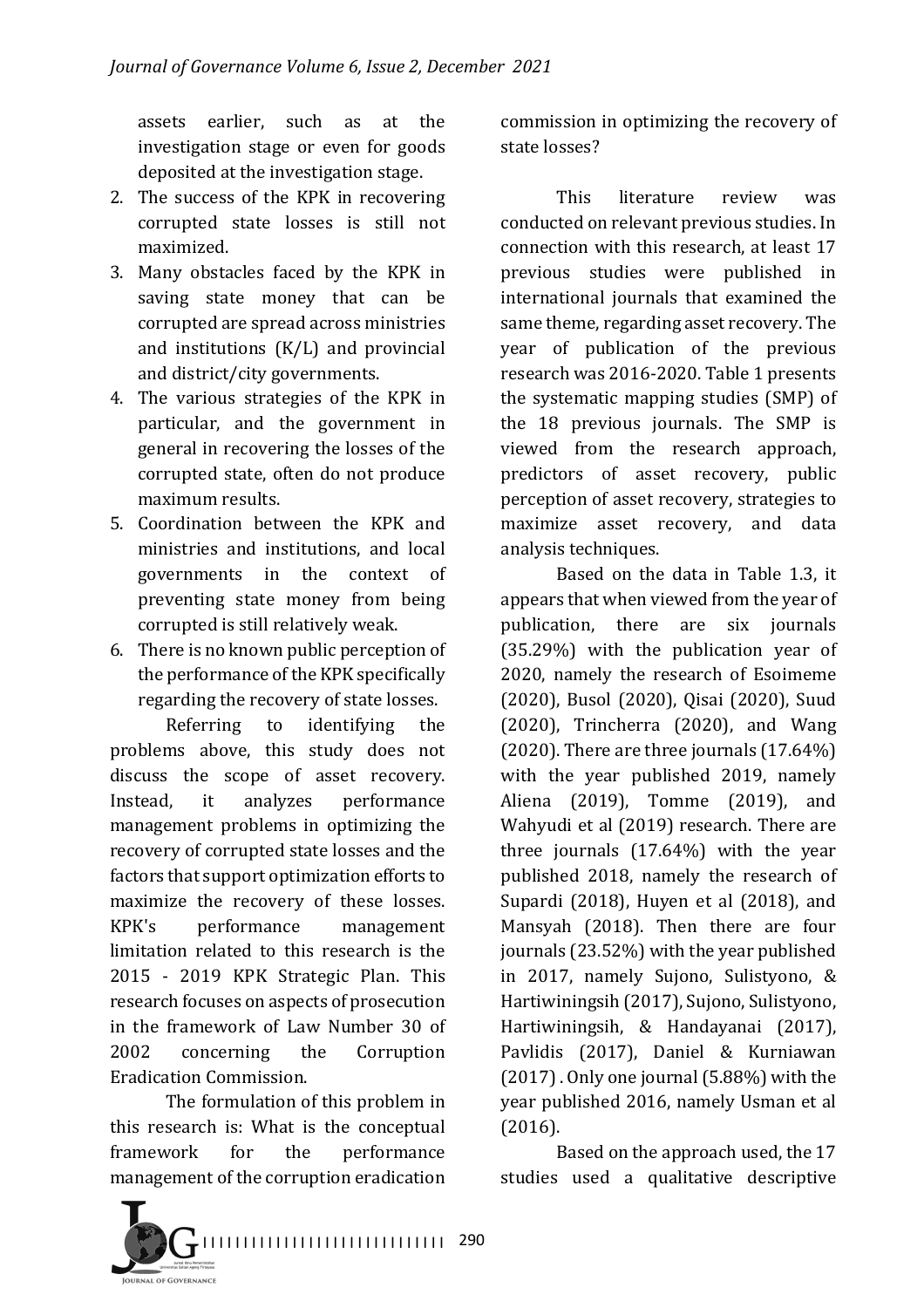approach. Based on the focus of the study, all research focuses on strategies and/or solutions on how to improve the recovery of assets resulting from corruption (corruption asset recovery). The average data analysis technique uses statutory analysis, both domestic and international legislation. The discussion regarding the recovery of assets resulting from corruption is more focused on strategies to improve the recovery of assets resulting from corruption, but partly relates to human rights and justice.

Based on the SMP, it appears that the research gaps of the 17 studies are as follows:

- 1. There is no research that uses quantitative research methods or mixed-methods research methods.
- 2. Judging from the focus of the study, no research surveys public perceptions regarding the recovery of assets resulting from corruption. Based on the research gap, the

latest position of this research or state of the  $art$  (SOTA) and at the same time the novelty of research (research novelty) is a combined research approach (mixed methods), examines perceptions of KPK performance related to asset recovery resulting from corruption, analyzes the problem of recovering assets resulting from corruption, and asset recovery strategies.

### **Methods**

### **Performance Management Systems**

The term Performance management (PMS) began to be used in 1970 and is one of the new concepts in management. Giacomelli et al (2019) define PMS as a set of tools for defining performance and measuring and relating it to hierarchical incentives and sanctions (Giacomelli et al., 2019). The same opinion was expressed by Teeroovengadum et al (2019) that PMS is an integrative performance framework of human resources (HR) policies and practices. PMS allows organizations to explicitly link the strategic intent of the organization with the efforts of its employees to determine work activities and individual and team goals following the goals and objectives of the organization or company (Teeroovengadum et al., 2019).

Performance management is generally expected to increase the rationality of policy-making and management by utilizing an evidencebased approach. PMS improves management by providing strategic focus metrics that are useful for corporate goals and incentives. PMS also increases accountability by providing data on government performance. PMS was initially a traditional model to assess and control individual performance and foster an internal learning process. The PMS conceptualization then highlights the role of incentive schemes in supporting reflective work practices and motivating employees as a necessary response to evolving contextual demands.

PMS is divided into three approaches based on the measurement approach. Aguinis (2007) divides PMS into three categories of methods, namely behavior (behavior), result (result), and trait (attitude). The behavioral approach emphasizes what employees do in their jobs and does not consider the nature of employees or the consequences that result from their behavior. This approach is process-oriented that emphasizes how an employee does his job. The results

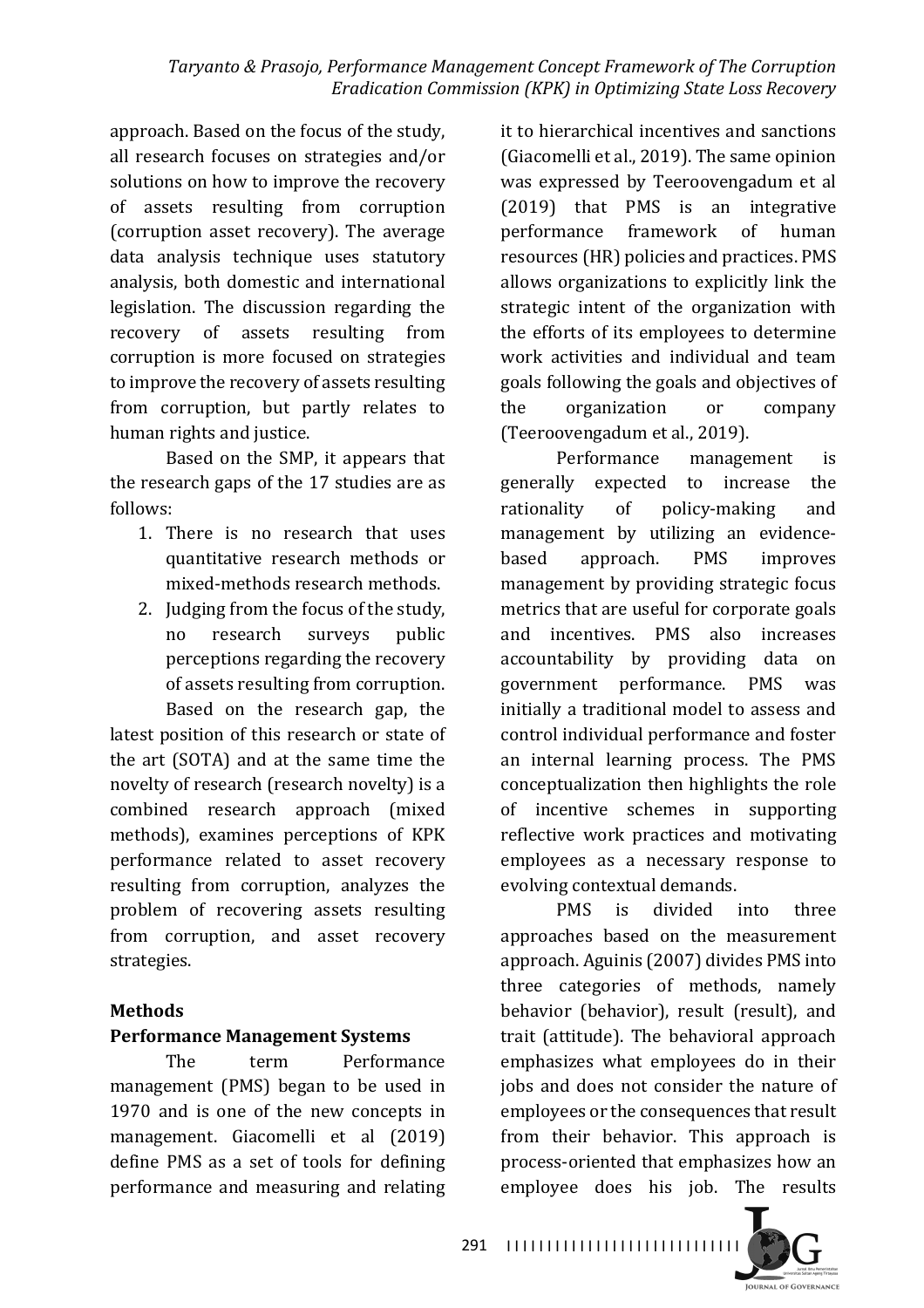approach emphasizes the results produced by employees. This dimension does not consider the characteristics, or how employees do a job, so it is not process-oriented but focused on what is produced. This approach defines that measuring general results takes less time than measuring processes and is more cost-effective. The trait approach emphasizes individual players and ignores specific situations, behaviors, and outcomes. This approach includes cognitive abilities that are not easily dilatable and personality that is not likely to change.

### **Balanced Scorecard**

The balanced scorecard (BSC) is a performance management system that combines four main measurement categories (perspectives), each with various potential sub-measures (Kagioglou & Aouad, 2020). Kaplan and Norton expressed another opinion that the BSC is a logical strategic framework that allows an organization to articulate its strategy in a focused set of strategic objectives and measures. This framework is a system of related steps and initiatives that collectively describe its strategy and achieve it. This framework aims to align business activities with the organization's vision and strategy and monitor the organization's performance against strategic goals (Moullin, 2017).

In principle, the general BSC model consists of four aspects that affect the organization's strategy, namely: (i) Customer, namely how the organization creates an impact for its customers; (ii) Internal processes (internal processes), namely in creating an impact for its customers how the organization can meet

budget constraints, and how superior business processes can overcome these obstacles; (iii) Financial, namely how to manage and allocate resources effectively to maximize the impact of the organization's work; and (iv) Employee learning and growth, namely how we harmonize the intangible assets of the organization in increasing the ability to support the organization's strategy (Niven, 2008).

There are at least three BSC models that are relevant for public organizations, namely the Niven model (2008), the Moullin model (2017), and the Aydin model (2019). The three BSC models are sliced in this study.

## **Asset Recovery Theory**

There are at least four reasons put forward by Markina et al., (2015) that serve as the moral basis for asset recovery, namely:

- 1. Reason for Prevention is to prevent perpetrators of criminal acts from having control over illegally assets to take similar actions in the future.
- 2. Proper Reason that the perpetrators of criminal acts of corruption do not have proper rights to assets obtained illegally.
- 3. Priority Reason, a criminal act prioritizes the state to claim assets obtained illegally rather than the rights owned by the perpetrator of the crime.
- 4. Ownership reasons, the assets obtained are not valid; the state has an interest as the owner of the assets.

Although there are clear reasons why Asset Recovery is necessary, there is no mutually agreed understanding in the

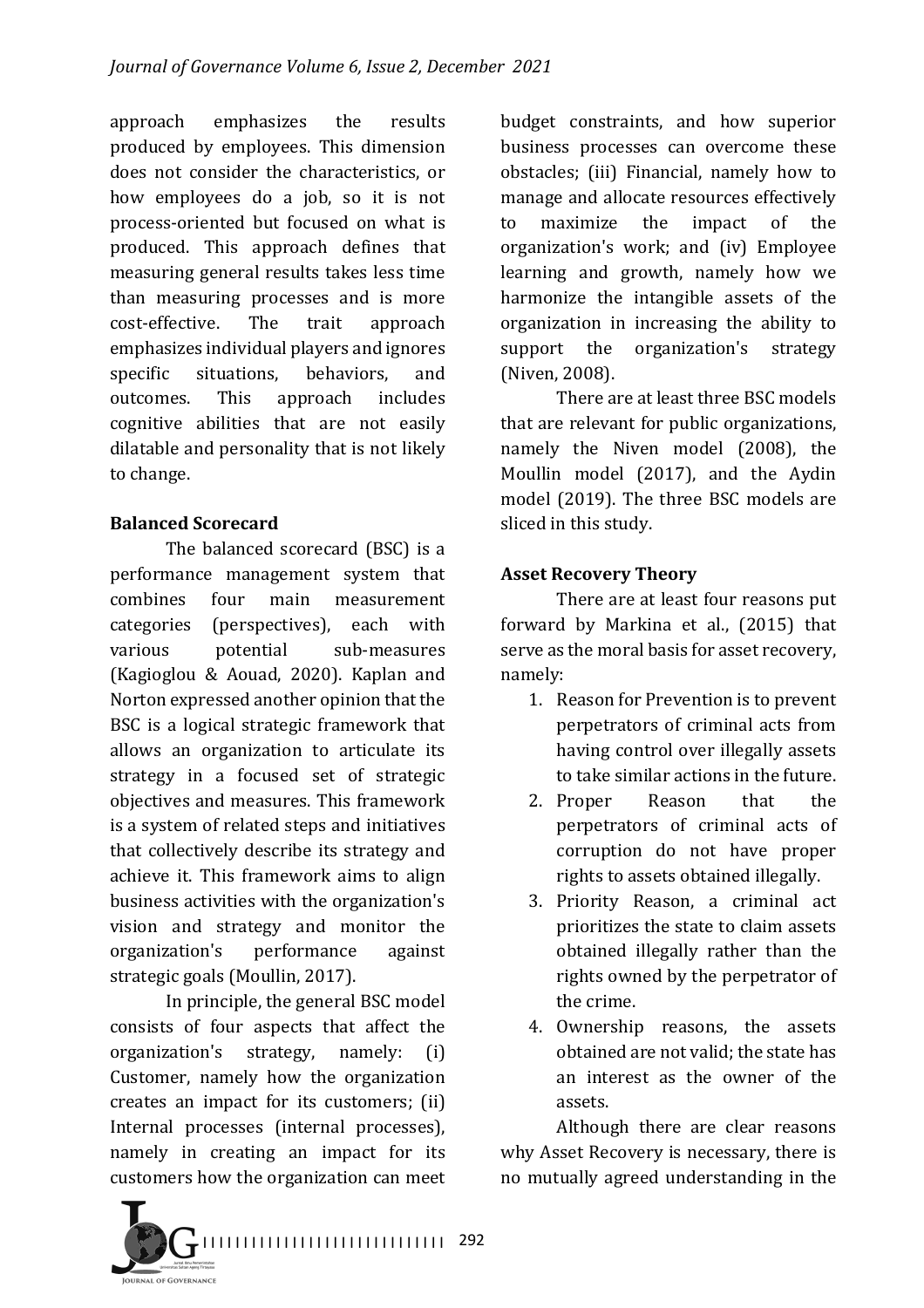international world. In general, Asset Recovery is identified in various ways as criminal and/or civil confiscation, confiscation and confiscation of assets and/or cash, taxation of criminal proceeds. elimination of illegal profits, and/or recovery of proceeds of crime. UNCAC broadly defines asset recovery as an ideal state that should be achieved using a range of preventive and corrective measures. Narrowly, asset recovery, according to UNCAC, is a legal process in which states use each other's coercive power to regain ownership of the proceeds and objects of corruption or substitute assets (Ivory, 2014). The word recovery is used to refer to the recovery of assets that are already outside the country. UNCAC stated that it is committed to preventing, detecting, and deterring in a more effective way to strengthen international cooperation in asset recovery. Another opinion was expressed by Tromme (2019) that asset recovery is a legal process whereby law enforcement and prosecutors identify and track assets, link them to criminal activity and allow for confiscation and based on charges against the perpetrators. Asset recovery proceeds are people or entities that have an interest in certain funds or other assets at the time of confiscation (Tromme, 2019b). 

UNCAC applies assets as property. In the treaty, UNCAC defines property as a set of normative relationships between people concerning tangibles and intangibles. Institutional property can be organized around the idea that private individuals and groups should control decisions about using resources. The community manages these resources for social or communal purposes whose availability is used by all community

members. So based on Ivory (2014), the term asset recovery is used to denote the goals and processes at UNCAC that transfer corruption-related wealth through financial institutions. States with jurisdiction over corruption offenses will be better able to regain ownership of these assets. In addition, asset recovery is the catch of all legal processes. A state party acquires or regains such ownership, be it unilateral litigation, freezing, confiscation, and repatriation of these assets at the state's request with jurisdiction over the violation. Thus, the main objectives of asset recovery are: (i) preventing the movement of wealth related to corruption through financial institutions and (ii) ensuring that illicit wealth is secured and transferred to a country with jurisdiction over the offense.

#### **Result and Discussion**

The framework for the performance management concept of the corruption eradication commission in optimizing the recovery of state losses is based on the theory of performance management (PMS). PMS began to be used in 1970 and is one of the new concepts in management. Giacomelli et al (2019) define PMS as a set of tools for defining performance and measuring and relating it to hierarchical incentives and sanctions (Giacomelli et al., 2019). The same opinion was expressed by Teeroovengadum et al (2019) that PMS is an integrative performance framework of human resources (HR) policies and practices that allows organizations to link the organization's strategic intent explicitly. It all needs the efforts of its employees to determine work activities and individual and team goals following the goals and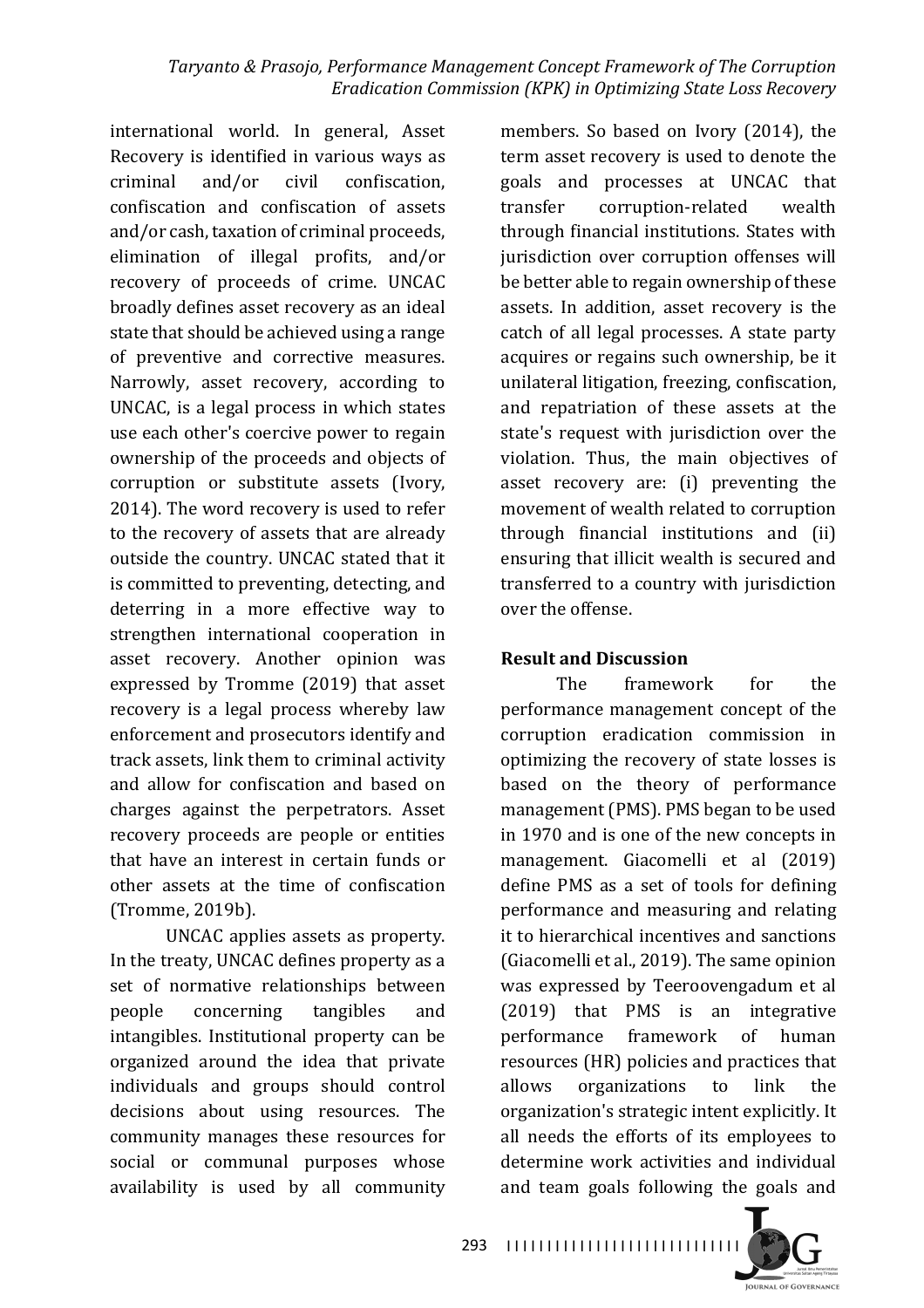objectives of the organization or company (Teeroovengadum et al., 2019).

PMS has its dimensions, but in this study, starting from PMS, the variables and dimensions used the balanced scorecard (BSC). The BSC model used in this study is a BSC model suitable for the public sector, following the position of the KPK. There are at least three BSC models for the public sector, namely the BSC from Niven (2008),

Moullin  $(2017)$ , and Aydin  $(2019)$ . The three BSC models are mutually reinforcing or complementary to each other. This study uses the Niven model, reinforced by the Moullin  $(2017)$  and Aydin  $(2019)$ . The following is a combined model between the Niven  $(2008)$ , Moulin  $(2017)$ , and Aydin (2019) models.

| <b>Model</b><br>Niven's | Moullin's<br>Model     | Aydin's Model (2019)       |  |
|-------------------------|------------------------|----------------------------|--|
| (2008)                  | (2017)                 |                            |  |
| Customer                | Service Delivery       | Customer/Citizen           |  |
|                         |                        | Dimension                  |  |
|                         | User Expectation       |                            |  |
|                         |                        |                            |  |
| Financial               | Financial              | Financial                  |  |
| <b>Internal Process</b> |                        | <i>Internal</i><br>Process |  |
|                         |                        | <b>Dimension</b>           |  |
|                         | Resource               |                            |  |
|                         | Management             |                            |  |
| Employee learning       | &<br><b>Innovation</b> | Learning<br>and            |  |
| & growth                | Learning               | Development                |  |
|                         | Leadership             |                            |  |
|                         | Health outcome         |                            |  |

**Table 3. Combined Dimensions of Niven (2008), Moullin (2017), and Aydin (2019)** 

In the combined model (Table 3), it appears that Niven (2008) and Aydin  $(2019)$  tend to be the same; there are only differences in terms, such as the customer dimension (Niven, 2008) to customer/citizen (Aydin, 2019). Then the dimension of employee learning & growth (Niven, 2008) becomes learning and development (Aydin, 2019). The differences or additions that complement Niven  $(2008)$  are from the Moullin  $(2017)$ model. An additional dimension from Moullin  $(2017)$  to Niven  $(2008)$  is user expectation in addition to the customer dimension (Niven, 2008). The following

I I I I I I I I I I I I I I I I I I I I I I I I I I I I I I 294 **TRNAL OF GOVERNANCE** 

addition from Moullien (2017) to the Internal Process from Niven (2008) is the dimensions of resource management, leadership, and health outcomes.

The operational variables in the research are based on performance management using the dimensions of the balanced scorecard model (Niven, 2008; Moullin, 2017; and Aydin, 2019) and indicators using indicators that are used mainly by the KPK to measure its performance. 

The conceptual framework for the performance management of the corruption eradication commission in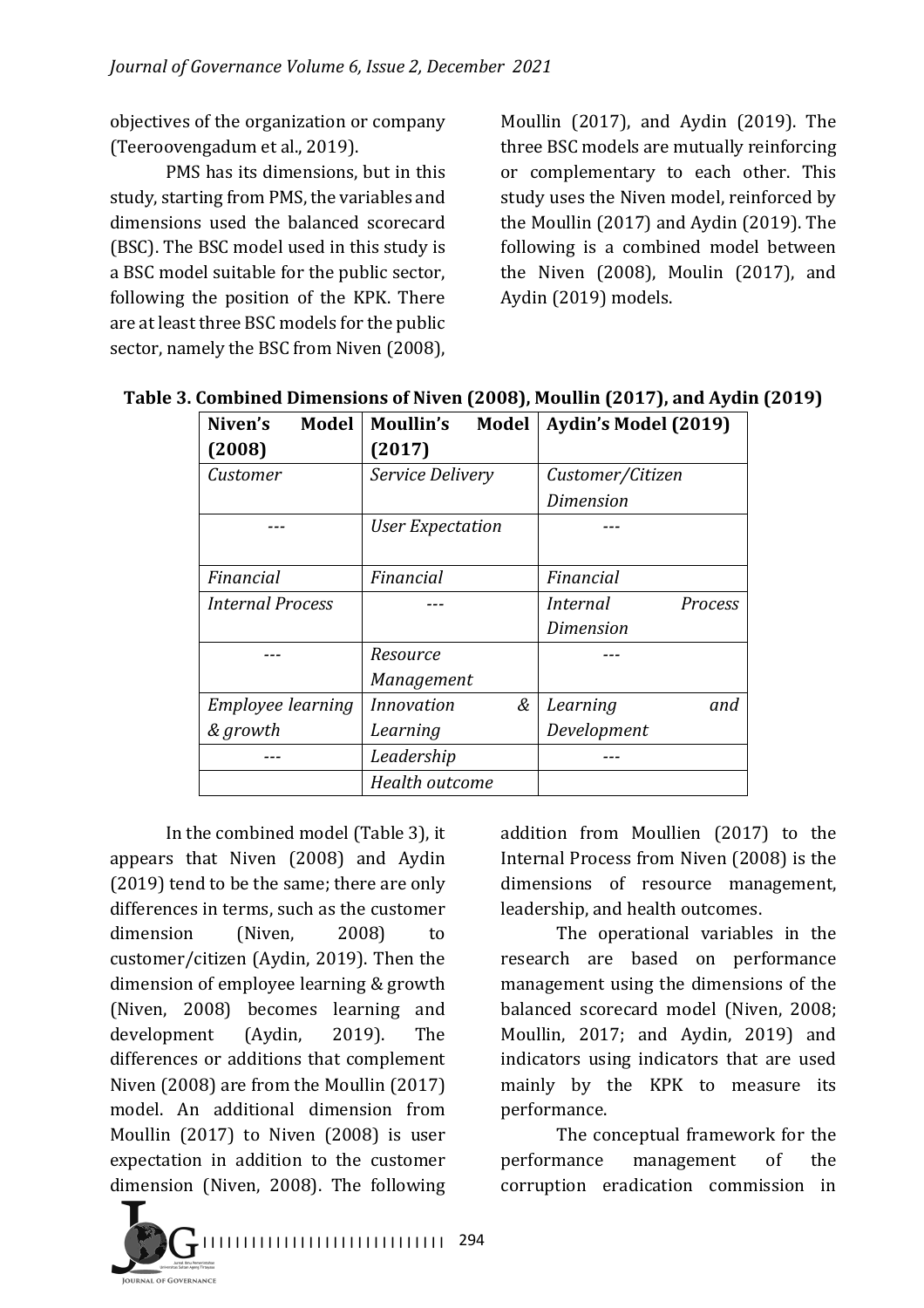optimizing the recovery of state losses when carried out at the research implementation level can be done using a mixed method (Creswell & Creswell, 2018). This combination approach can use sequential explanatory design, which is characterized by data collection and quantitative data analysis in the first stage, followed by qualitative data collection and analysis in the second stage, to strengthen the results of quantitative research conducted in the first stage (Sugiyono, 2013: 409).

The research location to implement the framework of the performance management concept of the corruption eradication commission in optimizing the recovery of state losses is the Corruption Eradication Commission (KPK) environment, more specifically the Deputy for Enforcement and Execution. The Deputy for Enforcement and Execution is a work unit that has the authority to carry out the handling of criminal acts of corruption in which there are efforts to recover state financial losses

### **Conclusion**

This paper produces a conceptual framework for the performance of the Corruption Eradication Commission (KPK) in recovering state assets. The conceptual framework is based on the theory of performance management or performance management (PMS) that uses the dimensions of the balanced scorecard (BSC) model Niven (2008). That dimension is sliced with the BSC model of Moullin (2017) and model of Aydin (2019) and operationalized by relevant indicators. Most of these indicators have been used as indicators for measuring the performance of the KPK. The KPK concept

framework in recovering state assets includes one variable, where BSC is positioned as a variable. The conceptual framework has four dimensions derived from the four elements of the BSC, namely customer, internal process, employee learning, and financial.

This conceptual framework has ten sub-dimensions. The customer dimension has one sub-dimension, namely the effectiveness of law enforcement thinking. The internal process dimension has three dimensions:

- Improving the management of assets, confiscated objects, and state confiscations.
- Improving the effectiveness and efficiency of Investigation, Prosecution, and Execution.
- Increasing stakeholder support in eradicating corruption.

The employee learning dimension has four sub-dimensions: Establishing optimally performing HR and a High Work Culture, building an adaptive Integrated Operational and Data Information System. utilizing targeted budgets and strengthening managed and measurable internal controls, and simplifying and arranging effective regulations. The Financial dimension has two dimensions: the realization of financial accountability and performance and the realization of effective institutions. The ten subdimensions include 28 indicators.

The framework of the performance management concept of the corruption eradication commission in optimizing the recovery of state losses can be the basis for researchers when they want to examine the performance of the KPK in the context of maximizing the recovery of state losses. The research method or approach

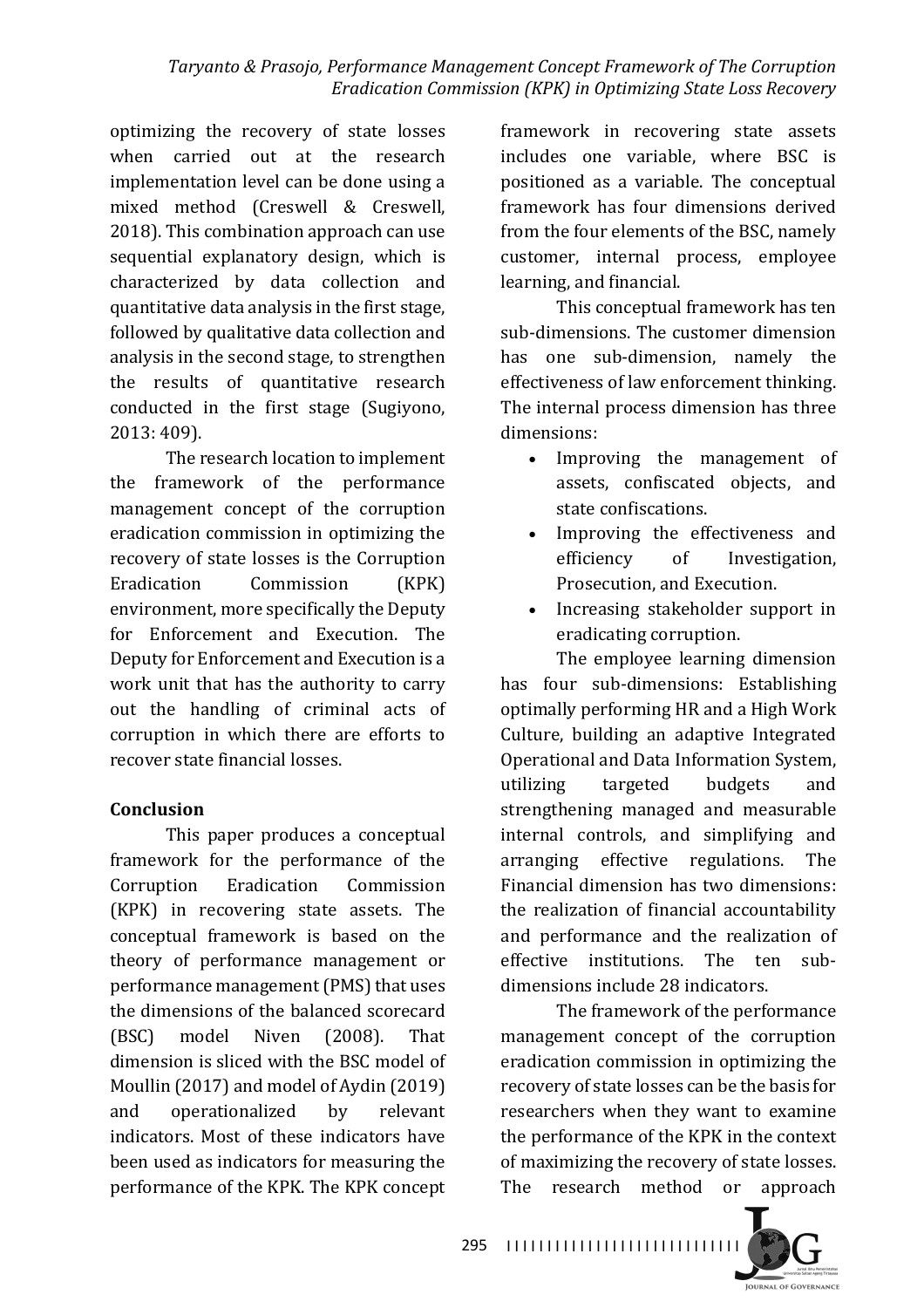expected to implement this conceptual framework is a combination method (mixed methods). The research location to implement the framework of the performance management concept of the corruption eradication commission in optimizing the recovery of state losses is the Corruption Eradication Commission (KPK) environment, more specifically the Deputy for Enforcement and Execution.

## **About Authors**

**Taryanto** is the head of the Deputy Secretariat for Prosecution and Execution. He is currently completing his master program at University of Indonesia. His research interest is related to performance management.

**Eko Prasojo** graduated from Faculty of Social and Political Sciences University of Indonesia. He received Master and Doctor Degree in Public Administration from Deutsche Hochschule fuer Verwaltungswissenschaften Speyer Germany. He was vice Minister of Administrative Reform in Indonesia. He is now Professor and former Dean of Faculty of Administrative Science, University of Indonesia and President Asian Group Public Administration. He received Braibant Lecture Award in 2019, Habibie Award 2019, and MIPI Award 2018 (Indonesian Political Science Association)

### **Acknowledgments**

Researchers are thankful to Corruption Eradication Commission Indonesia (KPK RI), University of Indonesia, Research Cluster Policy, Governance and Administrative Reform (PGAR) Faculty of Administrative Science Universitas Indonesia, and everyone who helps us to conduct this research until it published. 

## **References**

- Allena, M. (2019). Anti-Mafia Confistication Against Corruption: The New Frontier of Human Rights. *Italian Journal of Public Law*, *11*, 196– 222.
- Aydin, G. (2019). The applicability of balanced scorecard in public sector: The case of Ombudsman institution. *Research Journal of Politics, Economics and Management*, *7*(2).
- Batabyal, S., & Chowdhury, A. (2015). Curbing corruption, financial development and income inequality. *Progress in Development Studies*, *15*(1), 49–72. https://doi.org/10.1177/146499341 4546980
- Blumberg, B. F., Cooper, D. R., & Schindler, P. S. (2014). Business research methods. In *Business Research Methods*.
- Busol, O. (2020). International Legal Regulations. *Baltic Journal of Economic Studies*, *6*(4), 1–19. http://www.acornlive.com/demos/p df/C5\_BLW\_Chapter\_1.pdf
- Collis, J., & Hussey, R. (2013). Business Research A Practical Guide for Undergraduate and Postgraduate Students 3rd edition. In *palgrave*.
- Cooper, D. R., & Schindler, P. S. (1998). Business research methods. In *The Irwin/McGraw-Hill series, operations and decision sciences*.
- Cressey, D. R. (1953). *Other people's money; a study in the social psychology of embezzlement.* Free Press.
- Creswell, J. (2013). Qualitative, quantitative, and mixed methods approaches. In *Research design*.

Cuervo-Cazurra, A. (2006). Journal of

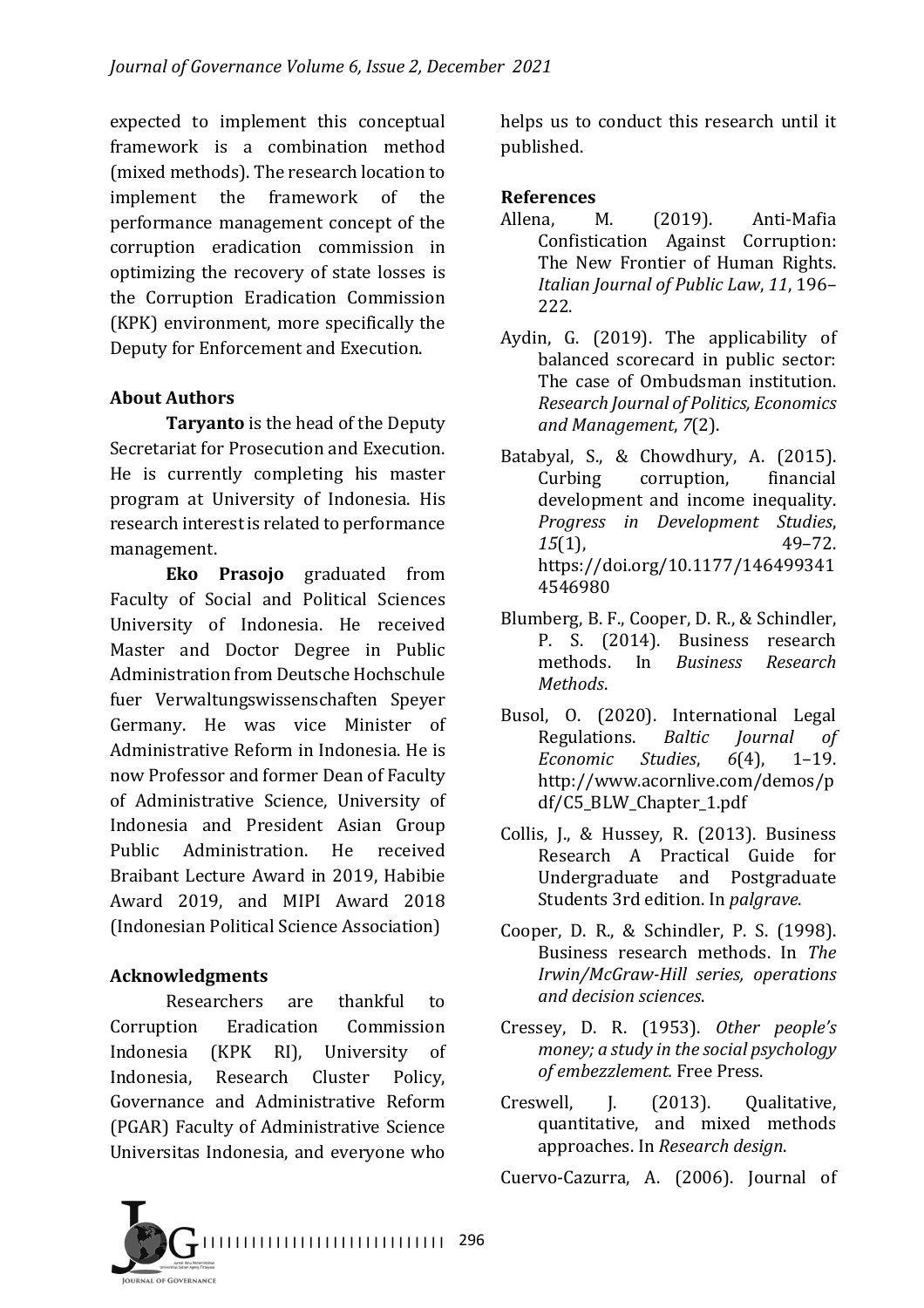*Taryanto & Prasojo, Performance Management Concept Framework of The Corruption Eradication Commission (KPK) in Optimizing State Loss Recovery*

International Business Studies, 37: 803-822. *International Business*, 1– 19.

- Danil, E., & Kurniawan, I. (2017). Optimizing Confiscation of Assets in Accelerating the Eradication of Corruption. *Hasanuddin Law Review*, *3*(1), 67. https://doi.org/10.20956/halrev.v3i 1.717
- Esoimeme, E. E. (2020). Institutionalising the war against corruption: new approaches to assets tracing and recovery. *Journal of Financial Crime*, 27(1), 217–230. https://doi.org/10.1108/JFC-12- 2018-0125
- Europol. (2016). *Does crime still pay? Criminal Asset Recovery in the EU*. file:///C:/Users/Alfredas/Download s/criminal asset recovery in the eu web version.pdf
- Ferdinand, A. (2011). Metode Penelitian Manajemen Pedoman Penelitian untuk Penulisan Skripsi Tesis dan disertai Ilmu Manajemen. In *Semarang: Universitas Diponegoro*.
- Fernandez-Bertier, M. (2016). The confiscation and recovery of criminal property: a European Union state of the art. *ERA-Forum*, 17(3), 323-342. https://doi.org/10.1007/s12027- 016-0436-1
- Giacomelli, G., Annesi, N., Barsanti, S., & Battaglia, M. (2019). Combining ideal types of performance and performance regimes: An integrated framework of analysis of performance management systems for public organizations. *International Journal of Public Sector Management*, *32*(7), 721–740. https://doi.org/10.1108/IJPSM-11- 2018-0246
- Greenberg, T. S., Samuel, L., Grant, W., & Gray, L. (2009). Stolen Asset

Recovery. In *Stolen Asset Recovery*. https://doi.org/10.1596/978-0- 8213-7890-8

- Gupta, S., Davoodi, H., & Alonso-Terme, R. (2002). Does corruption affect income inequality and poverty? *Economics of Governance*, 3(1), 23-45. https://doi.org/10.1007/s10101010 0039
- Gyimah-Brempong, K. (2002). Corruption, economic growth, and income inequality in Africa. *Economics of Governance*, *3*(3), 183–209. https://doi.org/10.1007/s10101020 0045
- Hoque, Z., & James, W. (2000). Linking Balanced Scorecard Measures to Size and Market Factors: Impact on Organizational Performance. *Journal of Management Accounting Research*. https://doi.org/10.2308/jmar.2000. 12.1.1
- Husodo, A. T., Indonesia, K., Watch, C., Widoyoko, D. J., Jenderal, S., International, T., Suyatmiko, W., & Umam, A. K. (2020). *Pemantauan Kinerja Komisi Pemberantasan Korupsi Desember 2019-Juni 2020*.
- Huy, P. Q., & Phuc, V. K.  $(2020)$ . The impact of public sector scorecard adoption on the effectiveness of accounting information systems towards the sustainable performance in public sector. *Cogent* Business and *Management*, *7*(1). https://doi.org/10.1080/23311975. 2020.1717718
- Huyen, D. T., & Giao, V. C. (2018). Asset recovery in the fight against corruption in Vietnam: problems and perspective. *Jindal Global Law Review*, *9*(1), 57–74. https://doi.org/10.1007/s41020- 018-0057-3
- Ivory, R. (2014). Corruption, Asset Recovery, and the Protection of

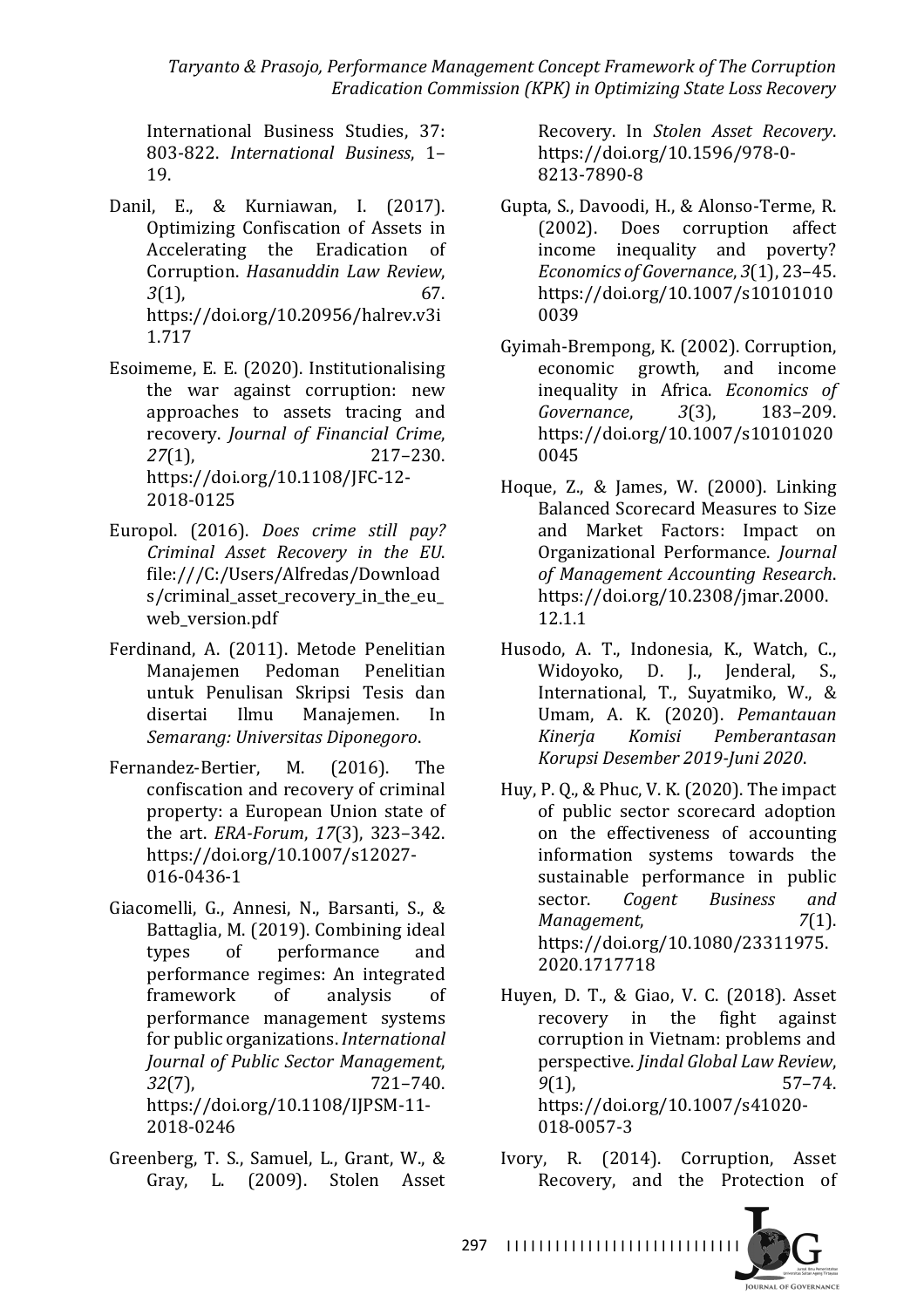Property in Public International Law. In *Journal of Chemical Information and Modeling* (Vol. 53, Issue 9). Cambridge University Press.

- Jannah, L. M., & Prasetyo, B. (2011). Pendekatan Kuantitatif. *Materi Pokok Metode Penelitian Kuantitatif*.
- Kagioglou, M., & Aouad, R. C. & G. (2020). Performance Management in Construction: A Conceptual Framework. *Performance Management and Measurement*, *12*(3), 1–14. https://doi.org/10.3390/su1203103 9
- Klitgaard, R. (1988). *Controlling Corruption*. University of California Press. http://www.jstor.org/stable/10.152 5/j.ctt1pnj3b
- KPK RI. (2019). *Rencana Strategis Komisi Pemberantasan Korupsi 2020-2024*. KPK RI.
- Kresimir, K., Harby, C., Haxhia, E., Selmani, A., Mujanovic, E., Darko, D., Ismajli, G., Ivanovic, A., Trajkovska L, M., & Dragicevic, R. (2018). *Handbook on Effective Asset Recovery in Compliance with European and International Standards* (E. Mujanovic & D. Darko (eds.)). Regional Anti-Corruption Initiative.
- Kuhn, T. S., & Hawkins, D. (1963). The Structure of Scientific Revolutions. *American Journal of Physics*. https://doi.org/10.1119/1.1969660
- Lubis, T. M. (2005). *Index Persepsi Korupsi Indonesia. Bahan Presentasi* (Transparency International Indonesia (ed.)). Transparency International Indonesia.
- Mansyah, M. S. (2018). An Attempt of *Returning Assets from Corruption in The Form of Tourist Attraction*. 282(Icblt). 149-152. https://doi.org/10.2991/icblt-

18.2018.36

- Markina, A., Levi, M., Shentov, O., Todorov, B., Antonopoulos, G., Hall, A., Rusev, A., Dzhekova, R., Terenghi, F., Di Nicola, A., Gimenez Salinas, A., Weinberger, D., Chalkia, A., Skinnari, I., Korsell, L., Janssens, J., Lalam, N., Kupka, P., Tvrda, K., & Boriero, D. (2015). *Financing of Organised Crime*. https://doi.org/10.13140/RG.2.2.14 637.95209
- Mauro, P. (1995). Corruption and Growth. *The Quarterly Journal of Economics*, *110*(3), 681–712. https://doi.org/10.2298/fid1301021 m
- Meon, Pierre-Guillaume Sekkat, K. (2005). Does Corruption Sand or Grease The Wheels of Economic Growth? *Public Choice*, *1222*, 1–5. https://doi.org/10.2307/30026673
- Mo, P. H. (2001). Corruption and Economic Growth. *Journal of Comparative Economics*, *29*(1), 66–79. https://doi.org/10.1006/jcec.2000.1 703
- Moullin, M. (2017). Improving and evaluating performance with the Public Sector Scorecard. *International Journal of Productivity and Performance Management*, *66*(4), 442–458. https://doi.org/10.1108/IJPPM-06- 2015-0092
- Niven, P. R. (2008). *BALANCED SCORECARD STEP-BY-STEP FOR GOVERNMENT AND NONPROFIT*  AGENCIES (2nd ed.). John Wiley & Sons, Inc. http://library1.nida.ac.th/termpaper 6/sd/2554/19755.pdf
- Nurdjana I G. M. (2010). Sistem hukum *pidana dan bahaya laten korupsi : perspektif tegaknya keadilan melawan mafia hukum / I G.M. Nurdjana* (Cet. 1.). Pustaka Pelajar Yogyakarta.

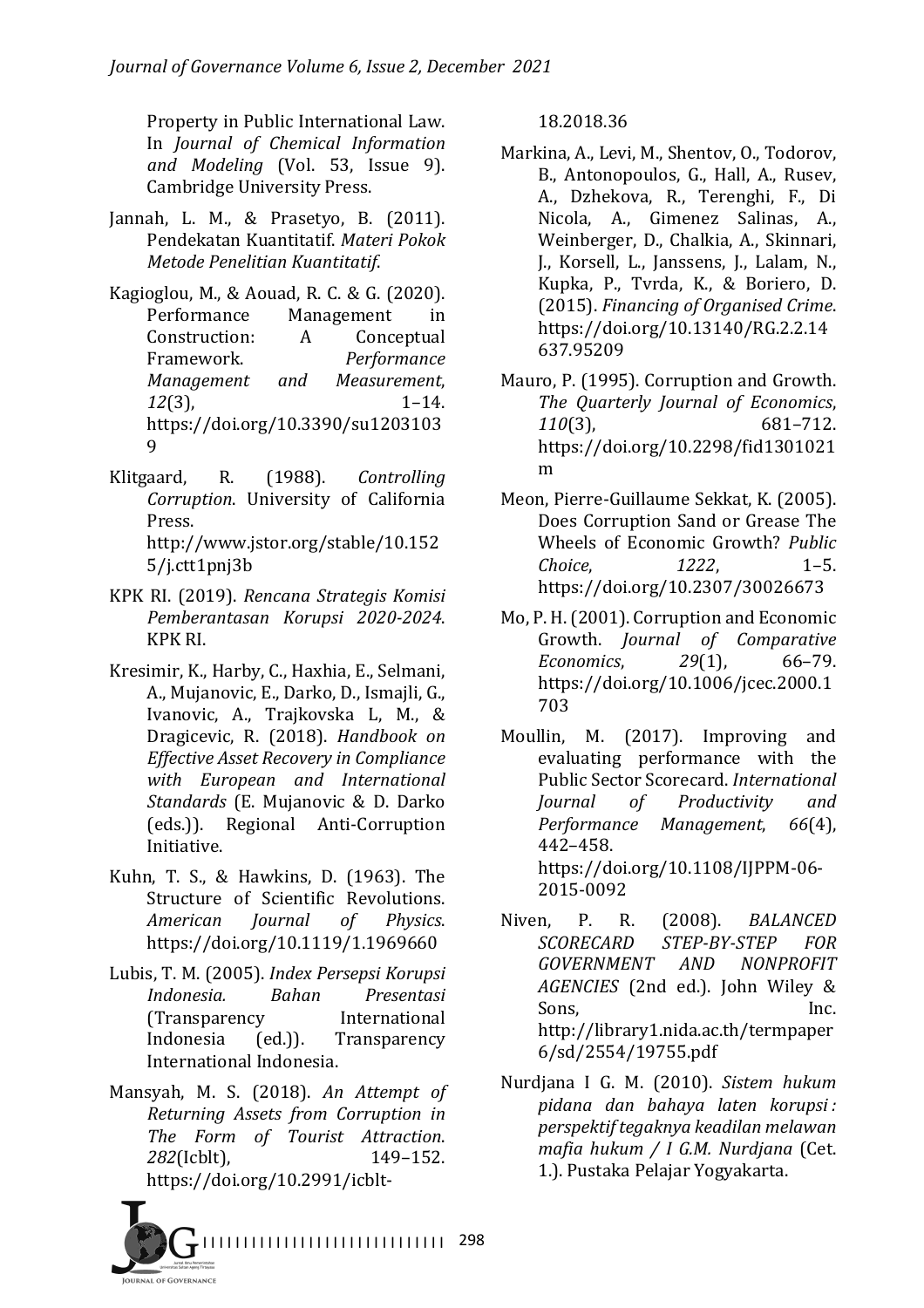*Taryanto & Prasojo, Performance Management Concept Framework of The Corruption Eradication Commission (KPK) in Optimizing State Loss Recovery*

- Pavlidis, G. (2017). Asset recovery: a Swiss leap forward? *Journal of Money Laundering Control*, *20*(2), 150–158. https://doi.org/10.1108/JMLC-06- 2016-0024
- Qisa'i, A. (2020). SUSTAINABLE DEVELOPMENT GOALS (SDGS) AND CHALLENGES OF POLICY REFORM ON ASSET RECOVERY IN INDONESIA. *Indonesian Journal of International Law*, *17*(2), 231–352. https://doi.org/10.5539/ijef.v8n9p9 1
- Sekaran, U., & Bougie. (2017). Metode Penelitian untuk Bisnis Pendekatan Pengembangan-Keahlian. In *Metode Penelitian untuk Bisnis Pendekatan Pengembangan-Keahlian*.
- Sugiyono. (2013). *Metode Penelitian Kombinasi (Mixed Methods)*. Bandung: Alfabeta.
- Suharsimi, A. (2010). Prosedur Penelitian : Suatu Pendekatan Praktik (Edisi Revisi). *Rineka Cipta*.
- Sujono, Sulistiyono, A., Hartiwiningsih, & Handayani, I. G. A. K. R. (2017). The recovery of corruption assets through additional criminal penalty of substitute money payment. *International Journal of Business, Economics and Law, 13*(4), 144-150.
- Supardi, S. (2018). Third Party'S Asset Confiscation in Corruption Crime. *Yuridika*, *33*(3), 468. https://doi.org/10.20473/ydk.v33i3. 8427
- Suud, A. K. (2020). Optimization of the Role of Asset Recovery Center (Ppa) of the Attorney-General'S Office of the Republic of Indonesia in Asset Recovery of Corruption Crime Results. *Jurnal Hukum Dan Peradilan*, *9*(2), 211. https://doi.org/10.25216/jhp.9.2.20 20.211-231

Suyatmiko, W. H. (2020). *The importance of political integrity in eradicating corruption in Indonesia*. Voices for Transparency. https://voices.transparency.org/theimportance-of-political-integrity-inindonesia-36b6daf38e82

- Syahroni, M. A., Alpian, M., & Hadi, S. (2019). PEMBALIKAN BEBAN PEMBUKTIAN DALAM TINDAK PIDANA KORUPSI. *DiH: Jurnal Ilmu Hukum*, *15*(2). https://doi.org/10.30996/dih.v15i2. 2478
- Teeroovengadum, V., Nunkoo, R., & Dulloo, H. (2019). Influence of organisational factors on the effectiveness of performance management systems in the public sector. *European Business Review*, *31*(3), 447–466. https://doi.org/10.1108/EBR-01- 2018-0003
- Transparency International. (2018). *Corruption perceptions*. http://cpi.transparency.org/cpi2013 /results/
- Trinchera, T. (2020). Confiscation And Asset Recovery: Better Tools To Fight Bribery And Corruption Crime. *Criminal Law Forum*, *31*(1), 49–79. https://doi.org/10.1007/s10609- 020-09382-1
- Tromme, M. (2019a). Waging war against corruption in developing countries: how asset recovery can be compliant with the rule of law. *Duke Journal of Comparative & International Law*, *29*, 165–233.

www.binghamcentre.biicl.org.

Tromme, M. (2019b). Waging war against corruption in developing countries: how asset recovery can be compliant with the rule of law. *Duke Journal of Comparative & International Law*, *29*, 165–233.

UNODC and World Bank. (2007). *Stolen*